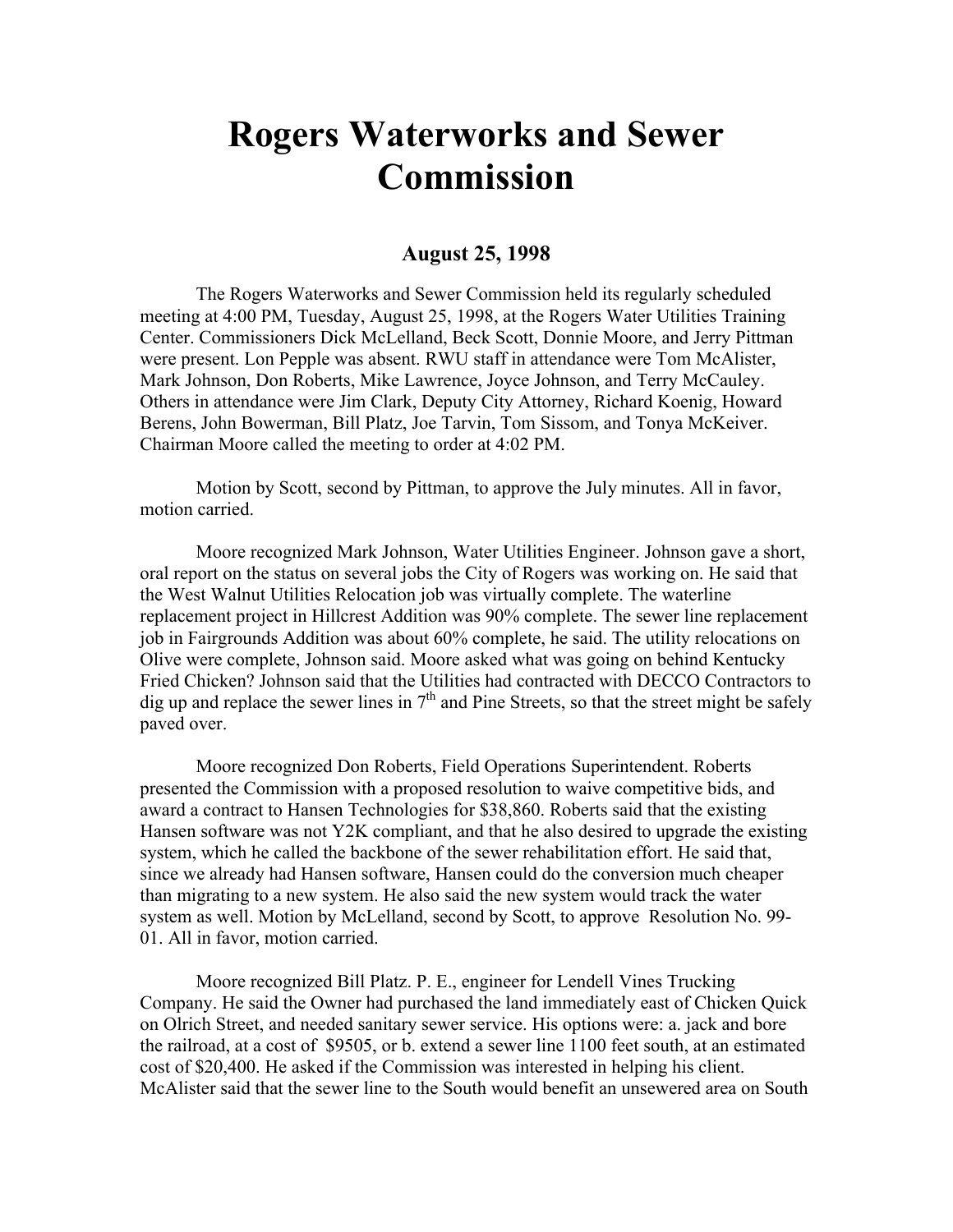First St., which would also fit into the Utilities master plan. Motion by McLelland, second by Pittman, to cooperate in the cost of the sewer line to the South, not to exceed \$10,200. All in favor, motion carried.

Platz then represented his client, Elmer Gall, owner of the proposed Silica Valley Mobile Home Park, on Highway 12 east of Prairie Creek. Platz said that the development had been approved by the Rogers Planning Commission. The extension to serve the MHP was 200 feet of eight-inch pipe and a fire hydrant. Platz said that there would be one master meter for the entire park. Motion by Pittman, second by McLelland, to approve the water extension, subject to the approval of Rogers City Council. All in favor, motion carried.

Moore recognized Rick Koenig, buyer of a parcel of land near Quapah Street, just north of Osage Reservation. Koenig had been before the Commission before to request permission to extend a water service to his property, and had been offered half the cost to extend an eight-inch water main line to his property. At the time, Koenig had demurred, saying that he could not afford the cost. Now, Koenig had a proposal to extend an eightinch main line across his property, all the way to Wildwood Drive, a private access drive on Koenig's north boundary. Koenig said that he had polled his neighbors, and they were interested in sharing the cost of the main line. Motion by Pittman, second by McLelland, to pay for half the cost of the line, up to \$12,500, provided easements were dedicated all the way North to Dogwood Street. All in favor, motion carried.

Moore recognized Howard Berens, developer of Berens Addition on Green Acres Drive. Berens said that he had recently spent over \$12,000 on water and sewer extensions into his property. Berens said that he had read in the newspaper that the Commission paid for half the cost of water and sewer extensions, and he was asking for "help" of an unspecified nature. McAlister said that the Commission had, in the past, helped people with the cost of off-site utilities, but this improvement was all on-site, and already in the ground. McLelland suggested the Commission table the issue for at least a month, to give the Commission time to develop guidelines for the staff on this sort of request. No action was taken.

Moore recognized Tom McAlister, Utilities Manager. McAlister presented the Commission with the staff's master plan for development. McAlister said that the staff had drawn needed infrastructure improvements on a map, came up with cost estimates, and gave the separate projects a priority rating. The water system improvements totaled over \$10 million, while the sewer needs were set at \$5.6 million. Since there was not sufficient funds in the water system to pay for all needed improvements, McAlister said that the staff had prioritized three projects that could be funded with water department reserves. These projects included a six million-gallon storage tank and pump station. All the planned improvements on the sewer side could be easily funded through the state revolving loan fund, he said. He said all funded work could be engineered in-house and complete within five years, but additional help would be needed in the Engineering section. McAlister said that the engineering could be done in-house at a cost savings to the Commission, even with the addition of personnel.